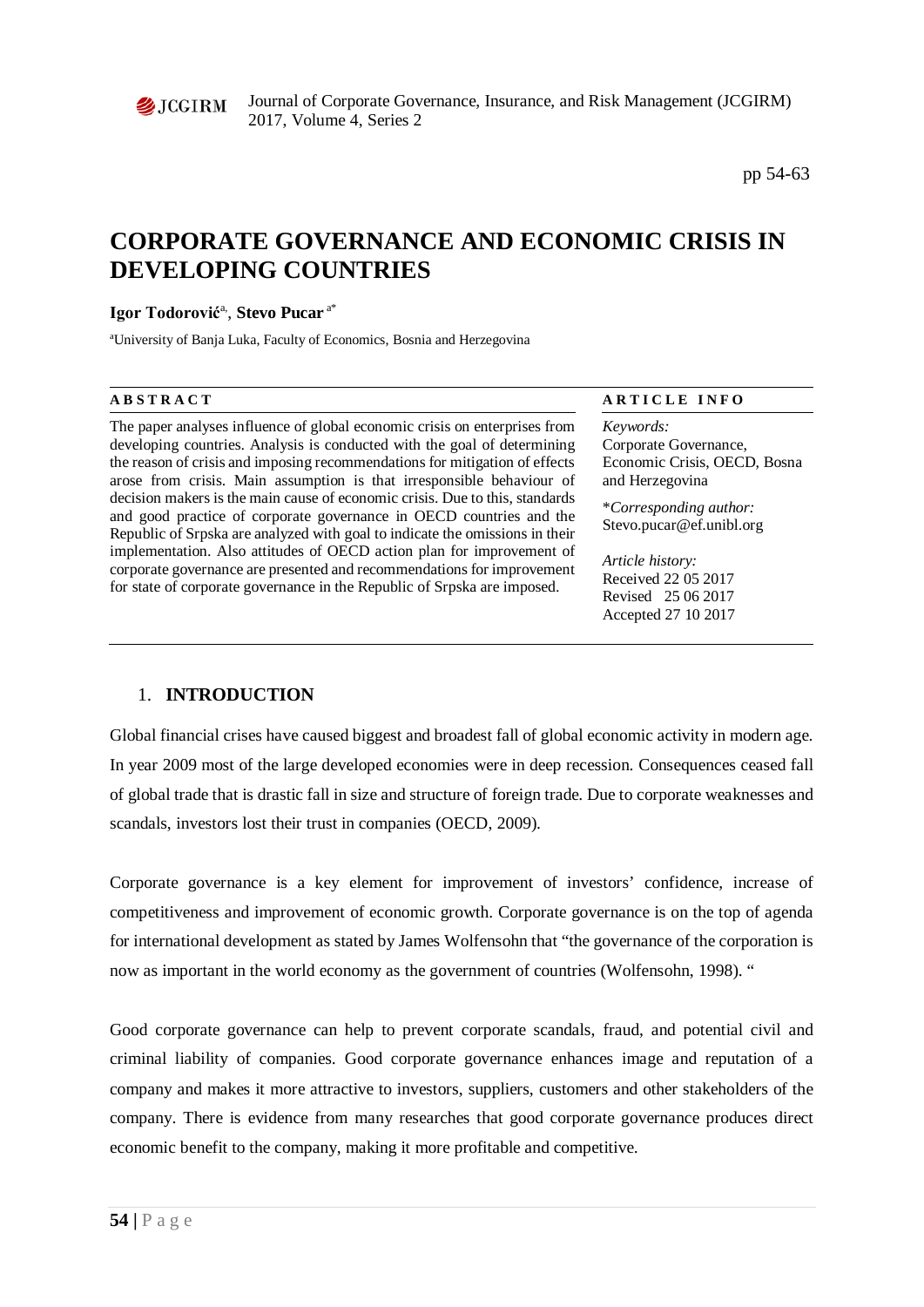The paper tries to determine causes that lead to crises, especially ones that lead to current global economic crisis which has started at fourth quarter of 2008 and still lasts. It is assumed that main cause of economic crisis is irresponsible behaviour of decision makers at all levels, especially the business decision makers. Corporate social responsibility, that is efficient and effective corporate governance, might be the solution for getting out and prevention of the crisis.

#### **2. MACROECONOMICAL EFFECTS OF ECONOMIC CRISIS**

In science economic crisis is called a period of significant negative development of economy. Other than that, economic crisis is also called existence of negative development and other macroeconomic indicators (e.g. level of price, employment, capital flows). Economic crisis can strike economy of one or several countries, one sector over the world, economy of few countries or whole world economy. Economy which is strike by crisis suffers mostly from consequences of unemployment and impoverishment of population, which can lead to social disturbances. Regarding economic conjuncture, there are three undesirable types (Babić, 2003):

- Stagnation,
- Recession, and
- Depression.

Stagnation is a period in which economy do not increase, which means that output value of economy in some period stays the same. There is no unique opinion about whether a period of stagnation can be considered a crisis or not. Based on universal definition, recession is a period when output value of national economies decreases over the two sequential quarters. Depression arrives when output value decrease for a period more than two sequential quarters.

Figure 1 shows output values for economies of developing and developed countries for the period from 1961 to 2011, with crisis period shown cyclically.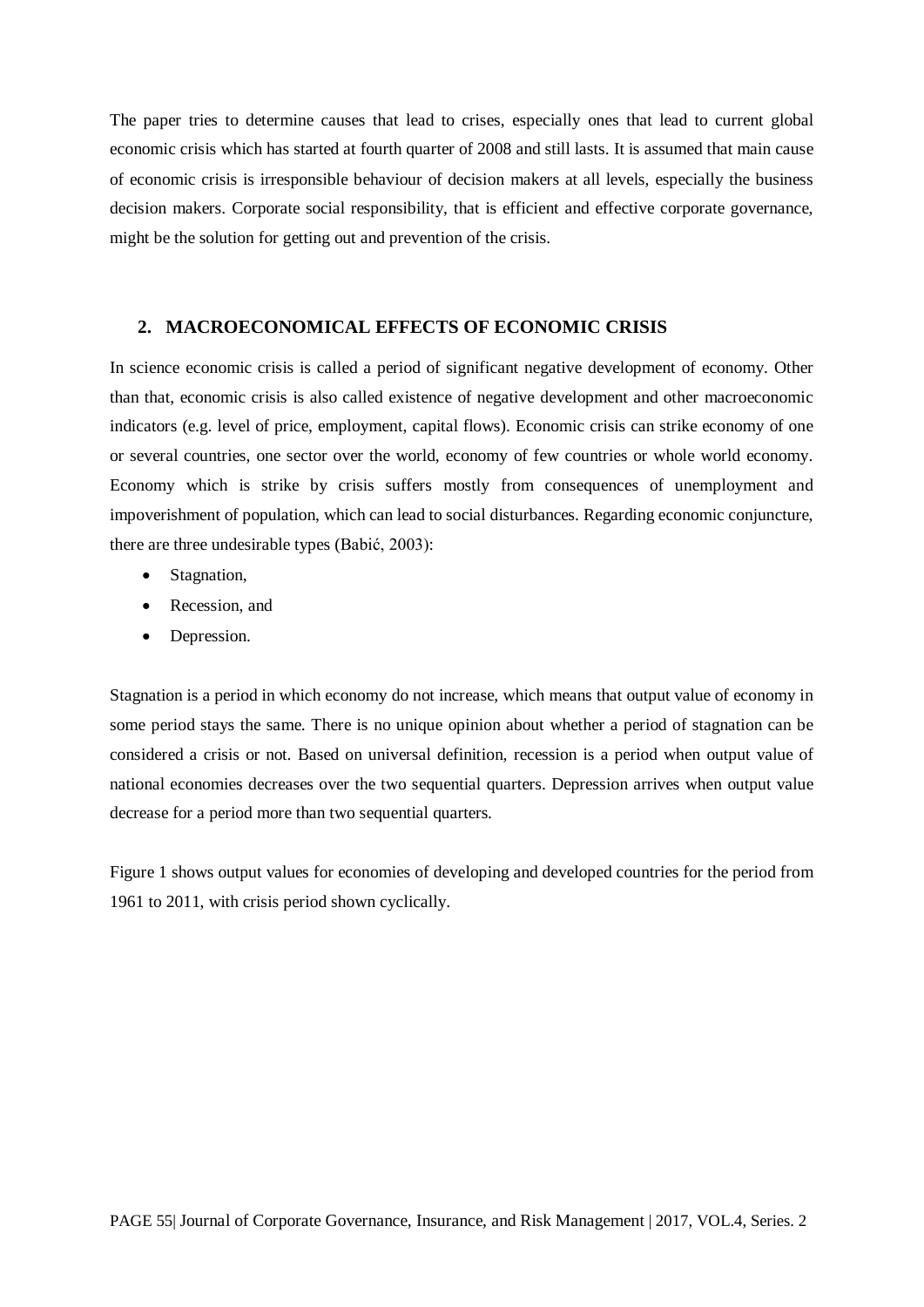

**Figure 1.** Output value increase for economies of developing and developed countries (Source: Prof. dr Besim Ćulahović, World economic crisis: implications and solutions for Turkey, Bosnia and Herzegovina, and West Balkan)

On one hand, it can be disproportion between supply and demand in one national economy, and that is when demand falls below the level of supply of goods, so one part of goods stays unsold, in other words do not find the way to customers. This can be consequence of distrust of customers' in future economic development (e.g. perspectives for economic growth, safety of work, etc.). On other hand, negative effect on economy growth can have large natural disasters, threat of war or terrorist attacks, etc. Equivalently, shortage of resources (e.g. in form of oil shocks) can lead to abstain of consumers from purchasing, which can cause negative growth of economy. According to followers of John Maynard Keynes theory, country's demand for goods has large impact on total economy movements; if country decrease its expenditure or increase taxes, it can through multiplication factor lead to decrease of total demand and can cause or increase economy crisis. Growth crisis can be also caused by foreign supply: non utilization of potential capacities (so called structural crisis) can lead to earlier mentioned insecurity of customers and decrease of total demand.

#### **3. IRRESPONSIBLE BEHAVIOUR – CAUSE OF CRISIS**

World economic crisis has its roots in total collapse of financial system which happened in fourth quarter of 2008. Amazing is the speed by which crisis has spread over the world and seriousness of its impacts on sectors of economies. Consequences of financial sector mistakes also devastate other sectors of economies. In them market economy has unrealistically function, short term funds have multiplied quickly and irrational wealth was created. Crash arose after the decade of cheap money, large growth,

PAGE 56| Journal of Corporate Governance, Insurance, and Risk Management | 2017, VOL.4, Series. 2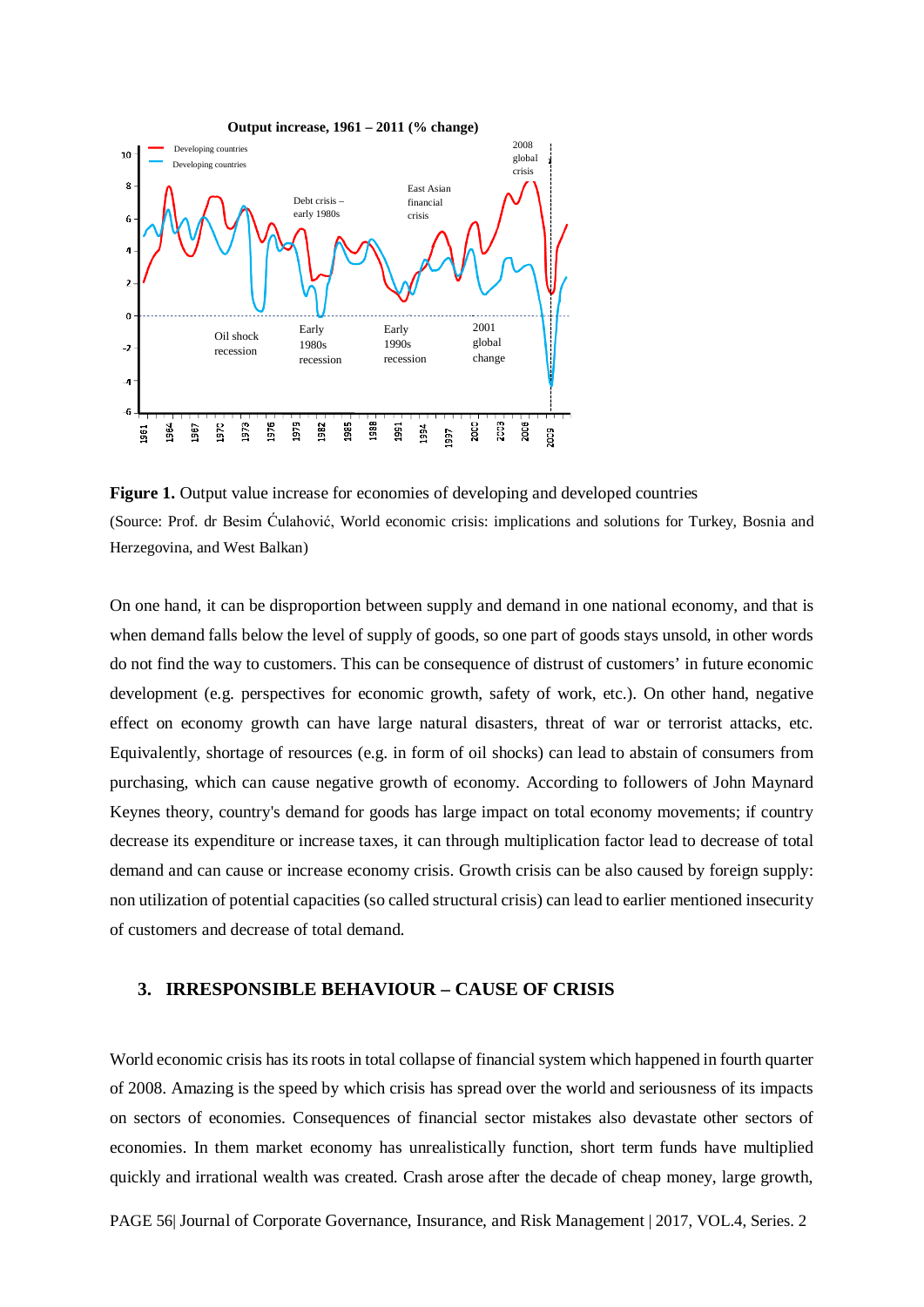easy acquired loans and related inflation of asset and real estate values. Participants: commercial banks, investment banks, central banks, regulators/supervisors of banks and agencies for assessment of credit ability – all of them have to accept its part of guilt. Rules that regulate markets, especially financial markets, were inadequate, unsuitable or simply were not applicable in practice. Organs of public authority seem to be not aware of this behaviour and large risk taken by financial institutions. Figure 2 shows effects of economic crisis at the end of 2008 on the decrease of industrial production of leading world economies.

Same analysts believe that crisis would not happened if from its beginnings stakeholder model was used instead of solely protecting shareholders and owners of capital. This means that irresponsible behaviour is main cause of economic crisis, which arise on malversation, doing business without coverage, non transparency as well as on consideration of interests of one small group of stakeholders.



**Stagger of industrial production**

**Figure 2.** Stagger of industrial production of leading world economies (Source: Prof. dr Besim Ćulahović, World economic crisis: implications and solutions for Turkey, Bosnia and Herzegovina, and West Balkan)

#### **3.1. Irresponsible behaviour of investors**

Beside mentioned, crisis has confirmed that investors are ready to reward managers of companies which generate large profits in high-risk businesses.

PAGE 57| Journal of Corporate Governance, Insurance, and Risk Management | 2017, VOL.4, Series. 2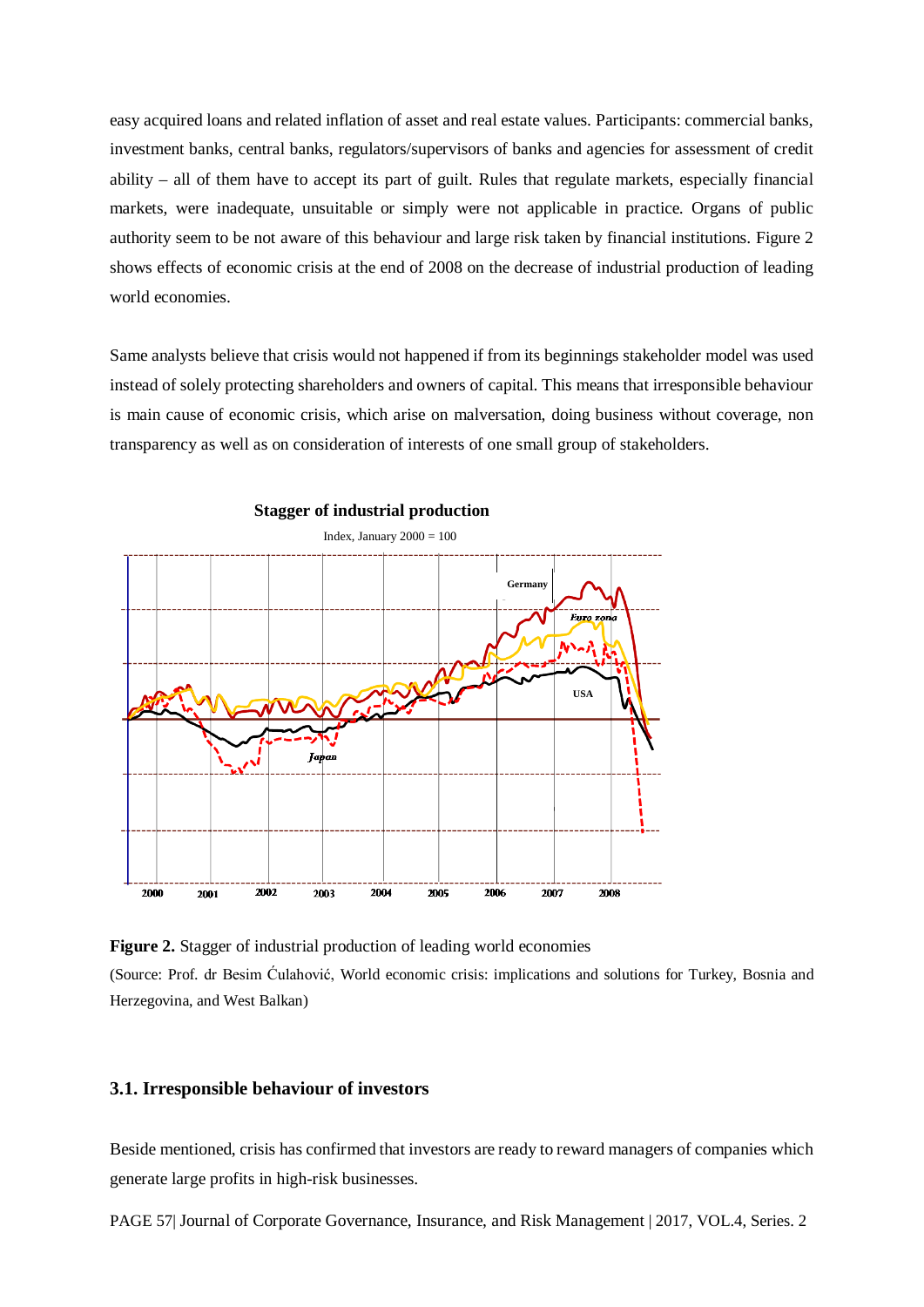Few years before crisis, France bank BNP Paribas has implemented its own highly conservative system of risk and liquidity control (stricter than regulatory requirement of Basel II). Due to this highly conservative conduct, profits of BNP Paribas have for few quarters lag behind its European competition, Deutsche Bank and Societe Generale. BNP Paribas has endured critics of financial public due to decrease of its profitability and stagnation of share price, which can be interpreted as a shareholders' pressure to change management politics.

Shares of two largest competitors have recorded higher value due to larger profitability. But only few quarters later financial crisis had larger impact on Deutsche Bank and Societe Generale than on BNP Paribas.

During crisis it became obvious that conservative conduct gave bank much better position regarding its competition. But only few quarter earlier investors have rewarded managers of Deutsche Bank and Societe Generale for generated profits, irrespective of that those profits were generated from highly risky businesses, while management of BNP Paribas were punished with stagnation of share value.

Second example is case of AIG (American International Group), which managers were rewarded for many years with increase of share price based on high profits they generate from highly risky businesses, which in the end caused a beginning of financial crisis.

### **3.2. Consequences caused by crisis**

If we now compare it to Max's writings about crisis, especially cotton industry crisis from 1861, as well as data of P. T. Ellsworth regarding the crisis from 1929 it is easy to note two key characteristic from both periods:

- In both cases it is case of phenomenon of excessive production, excessive investments, that is overproduction just before the crisis occurred;
- In both cases there is a problem of placement of goods just before the crisis and during the crisis.

However, if main cause of crisis is not shortage, but past excessive consumption of all subjects in society: public sector, nonfinancial sector, financial sector, households, by writing of J. Taylor (2009), J. Stigltz (2007), J. Crotty (2008), International Herald Tribune (2009), The Economist (2009) lays a question: were they behaving responsible?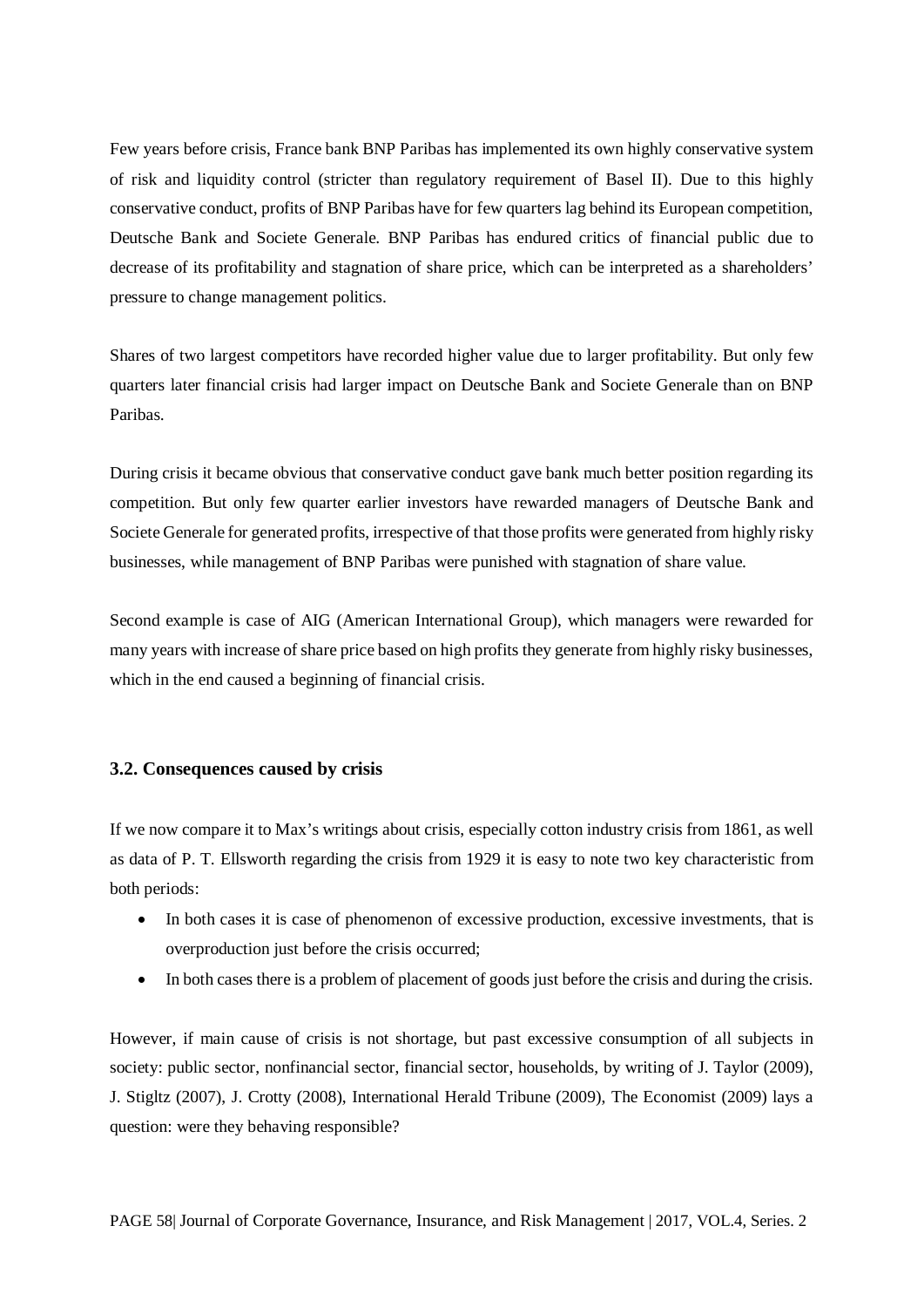Customers act on irresponsible behaviour so placement of goods is difficult. Figure 3 shows level of customers' trust of seven largest OECD economies in period from 1978 to 2009.



**Level of customers' trust of 7 largest OECD economies**

Every crisis is followed by: large discharge of employees, large financial losses, large economy losses on national and global level and large crisis in inventors' trust.

Common lines of every crisis are: fraud, absence of supervision and enforcement of laws, greediness, etc.

# **4. ROLE OF CORPORATE GOVERNANCE IN CRISIS**

Although most of weaknesses of corporate governance primary affect companies from financial sector, it also affects all corporations which are listed on the Stock Exchanges. Due to this, overcoming weaknesses of corporate governance is key element of efficient response to crises and one of the main goals of international initiatives.

Considering the role of standards of corporate governance, the OECD has indicated several weaknesses. Many corporate governance tools proved to be ineffective faced to unexpected pressures and strong conflict of interests. The most important corporate governance failures are mostly due to implementation gap of existing rules and standards. While certain rules and regulations can be improved, regulatory agencies must increase control over the companies. The OECD action plan on Corporate Governance

**Figure 3.** Customers' trust in economies Source: OECD Report for year 2009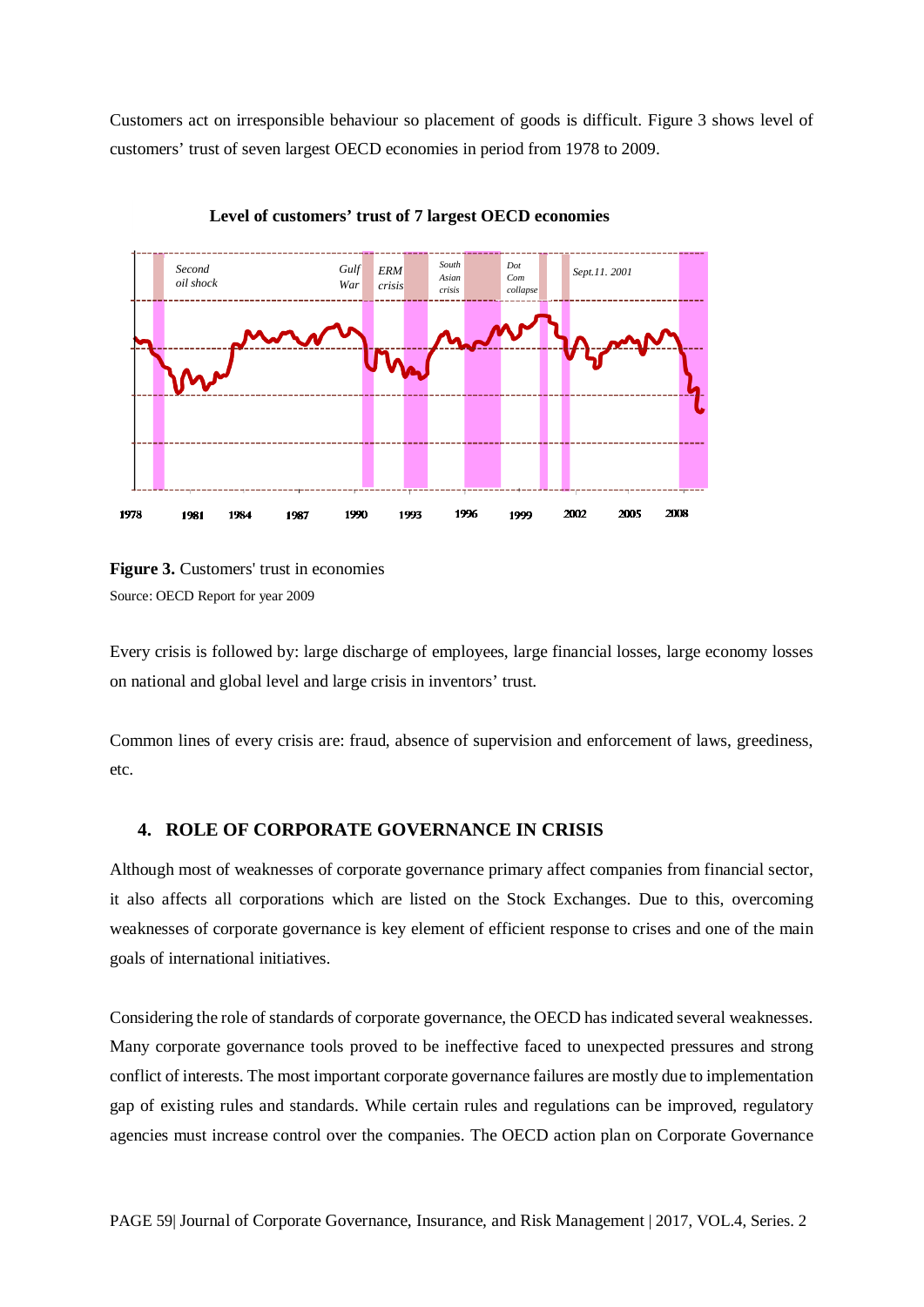has included consultations with a broad range of representatives from non- OECD countries, the private sector, other stakeholders and civil society. Main areas for improvement should be concerned with:

- 1. The governance of remuneration:
	- Decision making,
	- Incentive system designing, and
	- Transparency.
- 2. Implementation of effective risk-management:
	- Board responsibility,
	- Relevance and Independence of risk managers, and
	- Disclosure of risk policy.
- 3. The quality of board practices:
	- Competence,
	- Independence, and
	- Transparency.
- 4. The exercise of shareholders rights:
	- The role of shareholders,
	- Institutional investors activism, and
	- Enforcement of shareholder rights.

# **5. ROLE OF CORPORATE GOVERNANCE IN CRISIS**

Results of implementation and compliance of principles of corporate governance for companies from the Republic of Srpska for year 2010, shown in Figure 4, are determined using Scorecard analysis. The Scorecard for the Standards of governance of Joint Stock Companies was developed by the Banja Luka Stock Exchange with the assistance of the International Finance Corporation (IFC) based on the model of the Scorecard for German corporate governance for evaluation of the implementation of (good) practices and principles of corporate governance (The Banja Luka Stock Exchange, 2009).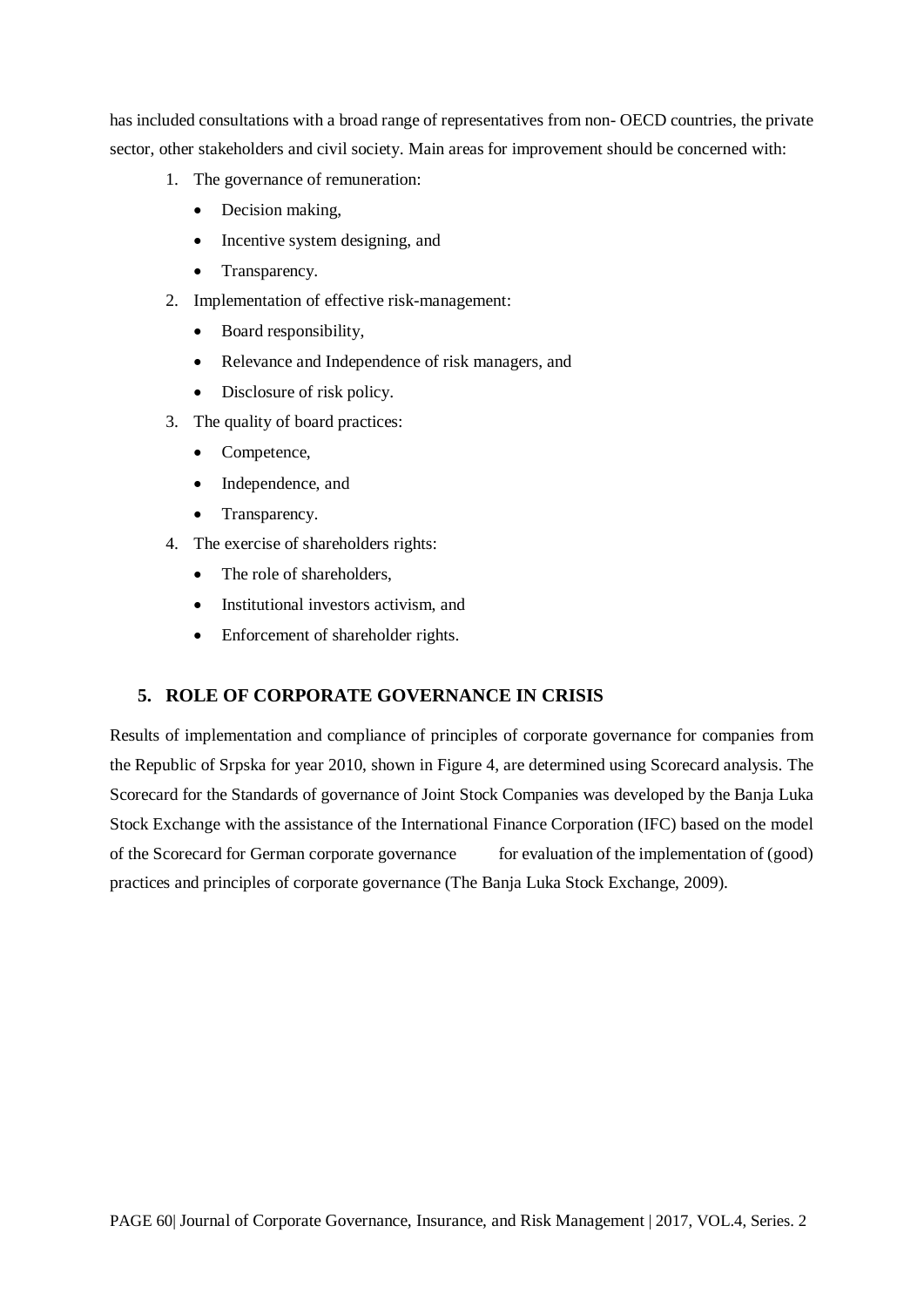

**Figure 4.** Results of Scorecard analysis for evaluation of the implementation of practices and principles of corporate governance for companies in the Republic of Srpska

Total score of the implementation of practices and principles of corporate governance for companies in the Republic of Srpska is 53.46% which shows that implementation of principles of corporate governance in these companies are not on satisfactory level, taking into account that companies that apply basic principles of corporate governance should have the score between 65% - 75%. Particularly low level is showed in commitment to the corporate governance standards, role and responsibility of boards, disclosure and transparency of information and rights and treatment of shareholders.

These results indicate that state of corporate governance in companies from the Republic of Srpska is not on satisfactory level, and that implementation and compliance with principles of corporate governance is in primary phase. Low level of implementation and compliance with principles of corporate governance increases business risks, lowers company's completeness, and also increases investment risks for potential investors.

There are also many segments which companies should improve in order to bring the state of corporate governance on satisfactory level, to lover business risks and to attract new investors and raise capital at lower price.

# **6. CONCLUSION**

Not even leading economic experts agree why crisis happened, what are its roots and what are possible consequences. Same analysts believe that crisis would not happened if from its beginnings stakeholder model was used instead of solely protecting shareholders and owners of capital. This means that irresponsible behaviour is main cause of economic crisis. Destructive effects of crisis will demand drastic measures and large changes in behaviour and business activities in the world market.

PAGE 61| Journal of Corporate Governance, Insurance, and Risk Management | 2017, VOL.4, Series. 2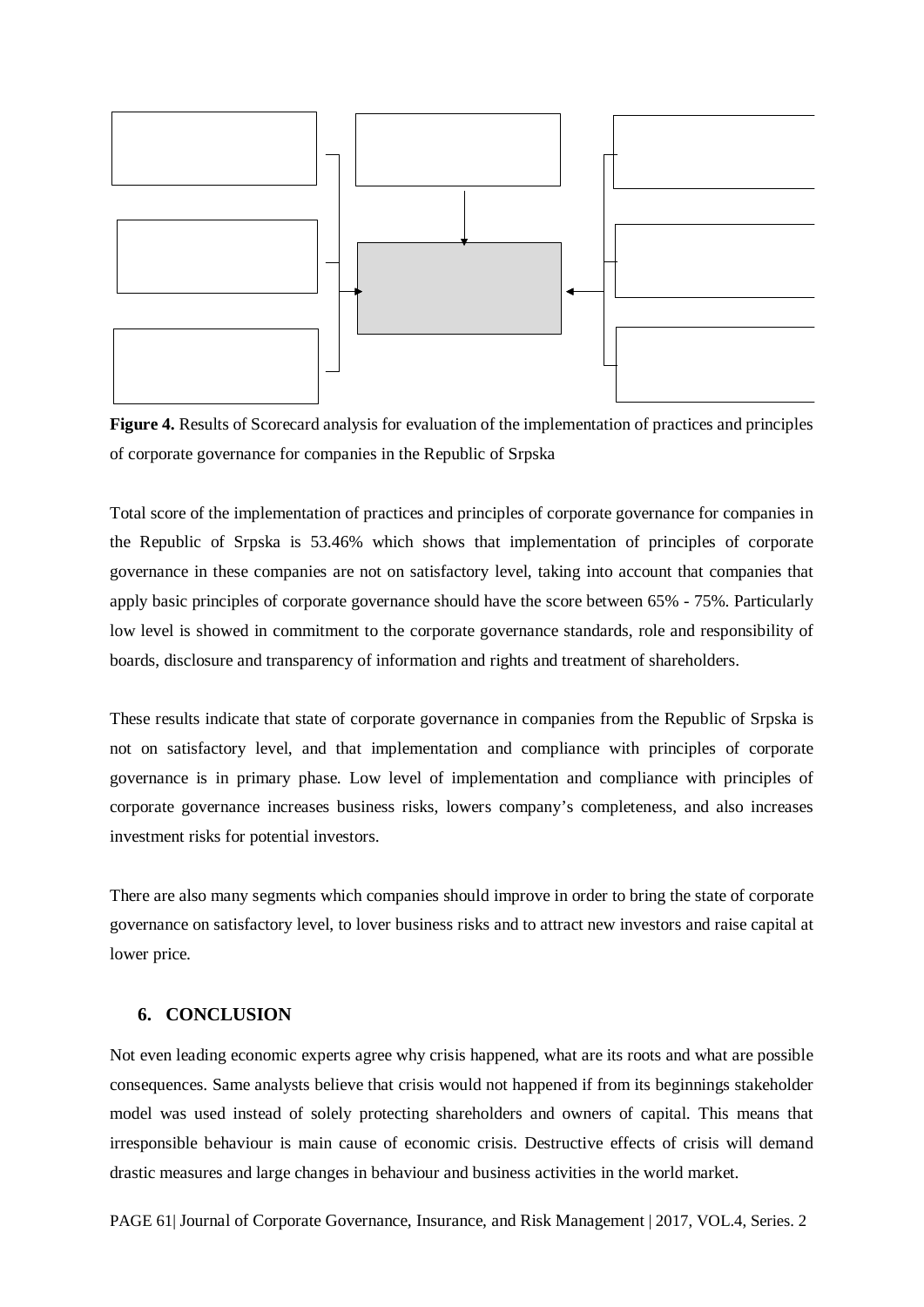OECD has, in its action plan for improvement of corporate governance, stressed importance that world economy must move towards corporate social responsibility with a goal of protection from future crisis. Corporate social responsibility is simply making strategic decisions, decisions that consider the broadest impacts and consequences, transparency, concern for brother social interests and everything else that will ensure safe future economy in years to come.

By analysis of state of corporate governance in companies from the Republic of Srpska it was determined that these companies have low level of corporate governance, which as a result has poor rating of companies and low level of investors' confidence.

## **REFERENCES**

Acemoglu, D., (2009), Introduction to Modern Economic Growth, Princeton University Press. Babić, M., (2003), Makroekonomija, Mate naklada, Zagreb.

The Banja Luka Stock Exchange (2009), The Scorecard for Standards of Governance of Joint Stock Companies, available on: [http://www.blberza.com/v2/Pages/docview.aspx?page=scorecard.](http://www.blberza.com/v2/Pages/docview.aspx?page=scorecard) Bhagat, S. and Jefferis, R., (2002), The Econometrics of Corporate Governance Studies, MIT Press, Cambridge.

Deans, G., and Kalafatides, K., (2010), Leader-Sheep: Lessons Learned From The Crisis, Ivey Business Journal Online.

Johson, G., Scholes, K., Whittington, R., (2008), Exploring Corporate Strategy, Text and Cases, 8th Edition, Harlow: Financial Times Prentice Hall, str. 55.

OECD - the Organisation for Economic Co-operation and Development, (2004), Principles of Corporate Governance, available on: <http://www.oecd.org/dataoecd/58/58/34625094.pdf>

OECD, (2009), World trade set to fall 13 percent, OECD urges governments to avoid protectionism, available on: [http://www.oecd.org/document/12/0,3343,en\\_2649\\_37431\\_42788172\\_1\\_1\\_1\\_1,00.html.](http://www.oecd.org/document/12/0,3343,en_2649_37431_42788172_1_1_1_1,00.html) Plessis, D., Jacques, J., McConvill, J. and Bagaric M., (2005), Principles of Contemporary Corporate Governance, Cambridge University Press.

Rossi, C. L., (2010), Compliance: an over-looked business strategy. International Journal of Social Economics, 37(10).

Roubini, N., (2009), Anglo-Saxon model has fallen, RGE EconoMonitor.

Strenger, C. (2002), The *Corporate Governance Scorecard – a Tool for the Implementation of Corporate Governance*, IFC, Frankfurt, Available On: [http://www.ifc.org/ifcext/corporategovernance.nsf/AttachmentsByTitle/Strenger%2Bon%2Bthe%2BG](http://www.ifc.org/ifcext/corporategovernance.nsf/AttachmentsByTitle/Strenger%2Bon%2Bthe%2BGerman%2BCorGov%2BScorecard.pdf/$FILE/Strenger%2Bon%2Bthe%2BGerman%2BCorGov%2BScorecard.pdf)

PAGE 62| Journal of Corporate Governance, Insurance, and Risk Management | 2017, VOL.4, Series. 2